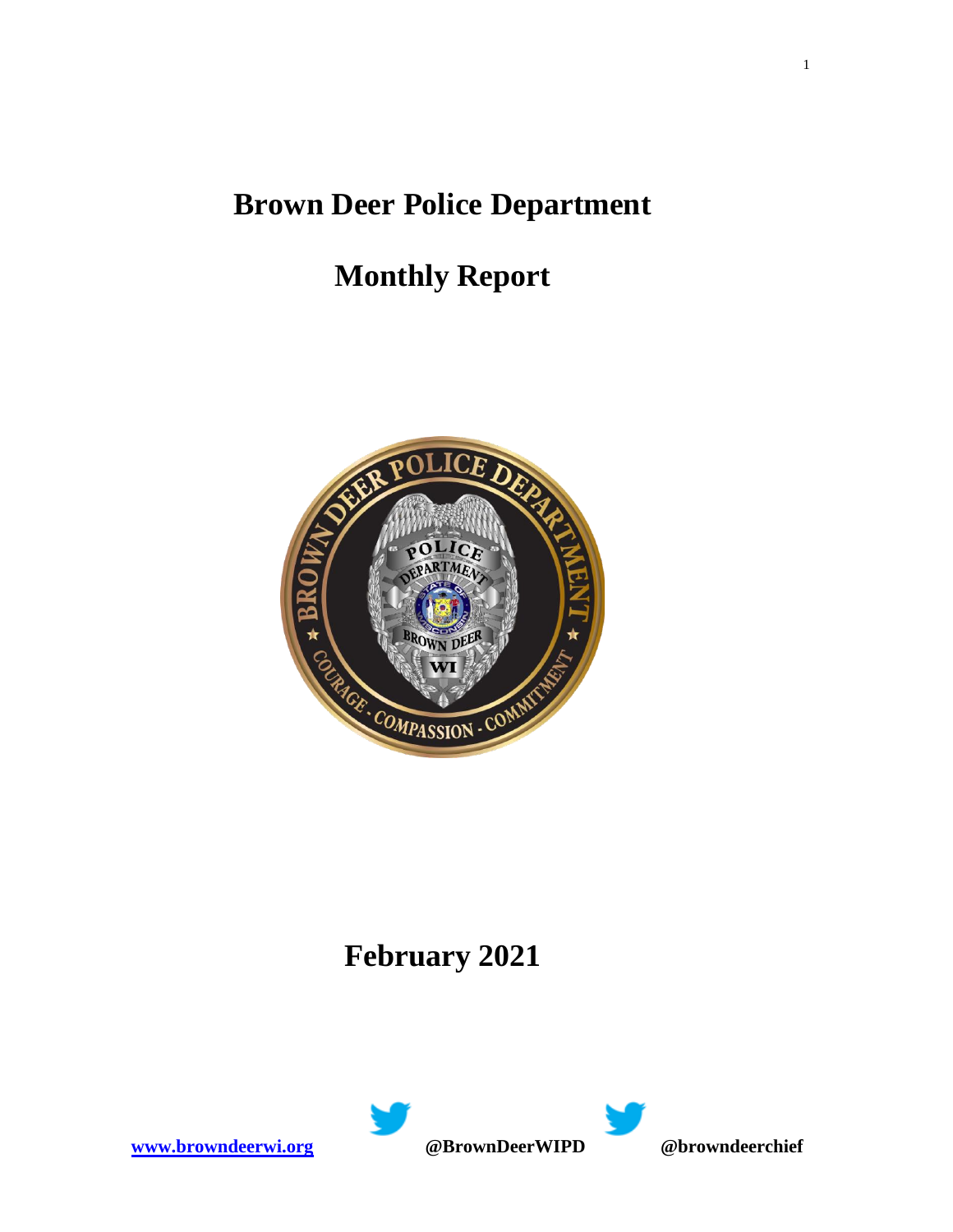### *Activity Report:*

During the month of February, the Brown Deer Police Department responded to 1297 calls for service, issued 159 traffic citations, 110 parking citations and made 106 non-traffic related arrests/citations. Overall activity level was lower when compared with the prior year.

### **Citations & Arrests**

Traffic: 159 Non-Traffic: **106**

| <b>Speed Related</b><br>29<br>Weapon Related<br>8<br>Traffic Signs & Signals<br>Battery/Assault<br>26<br>8<br><b>Driver License Violations</b><br>Burglary/Trespassing<br>62<br><b>Disorderly Conduct</b><br>16<br><b>Vehicle Registration</b><br>OMVWI/PAC<br>Obstructing/Resisting<br>6<br>8<br><b>Drug Related</b><br>16<br>17<br>Insurance<br><b>Seat Belts</b><br>Theft<br>5<br>14<br>All Others<br><b>Retail Theft</b><br>12<br>4<br>Robberv<br>$\mathbf 2$<br>Domestic Related<br>19<br>Warrants<br>8<br><b>All Others</b><br>3 |  |  |  |
|----------------------------------------------------------------------------------------------------------------------------------------------------------------------------------------------------------------------------------------------------------------------------------------------------------------------------------------------------------------------------------------------------------------------------------------------------------------------------------------------------------------------------------------|--|--|--|
|                                                                                                                                                                                                                                                                                                                                                                                                                                                                                                                                        |  |  |  |
|                                                                                                                                                                                                                                                                                                                                                                                                                                                                                                                                        |  |  |  |
|                                                                                                                                                                                                                                                                                                                                                                                                                                                                                                                                        |  |  |  |
|                                                                                                                                                                                                                                                                                                                                                                                                                                                                                                                                        |  |  |  |
|                                                                                                                                                                                                                                                                                                                                                                                                                                                                                                                                        |  |  |  |
|                                                                                                                                                                                                                                                                                                                                                                                                                                                                                                                                        |  |  |  |
|                                                                                                                                                                                                                                                                                                                                                                                                                                                                                                                                        |  |  |  |
|                                                                                                                                                                                                                                                                                                                                                                                                                                                                                                                                        |  |  |  |
|                                                                                                                                                                                                                                                                                                                                                                                                                                                                                                                                        |  |  |  |
|                                                                                                                                                                                                                                                                                                                                                                                                                                                                                                                                        |  |  |  |
|                                                                                                                                                                                                                                                                                                                                                                                                                                                                                                                                        |  |  |  |
|                                                                                                                                                                                                                                                                                                                                                                                                                                                                                                                                        |  |  |  |

### **Chief's Report**

Due to the COVID-19 pandemic the Department continues to operate under its pandemic operations policy. Restrictions are being eased and the Department has increased enforcement actions and is participating in traffic grants.

Interdepartmental training was conducted certifying officers in CPR and the use of Narcan. All Officer were recertified in the use of their Taser.

Chief Kass retired on February 3<sup>rd</sup>, 2021. He served as a Wisconsin Law Enforcement Officer for over 34 years. Two years with Altoona PD, 15 years with Menomonie PD, 11 years with Sparta PD, and six years with Brown Deer PD. Prior to his career in law enforcement he worked a year with the Federal Bureau of Prisons and served four years as an Intelligence Officer in the United States Air Force.

Lieutenant George King retired on February  $6<sup>th</sup>$  after serving the Village of Brown Deer for 33 Years. During those years he served as a Field Training Officer, K-9 Officer, Master Patrol Officer, Training Coordinator and was in charge of the Field Training Program and the Communications Training Program for dispatchers.





⚫ Page 2 **www.browndeerwi.org** 

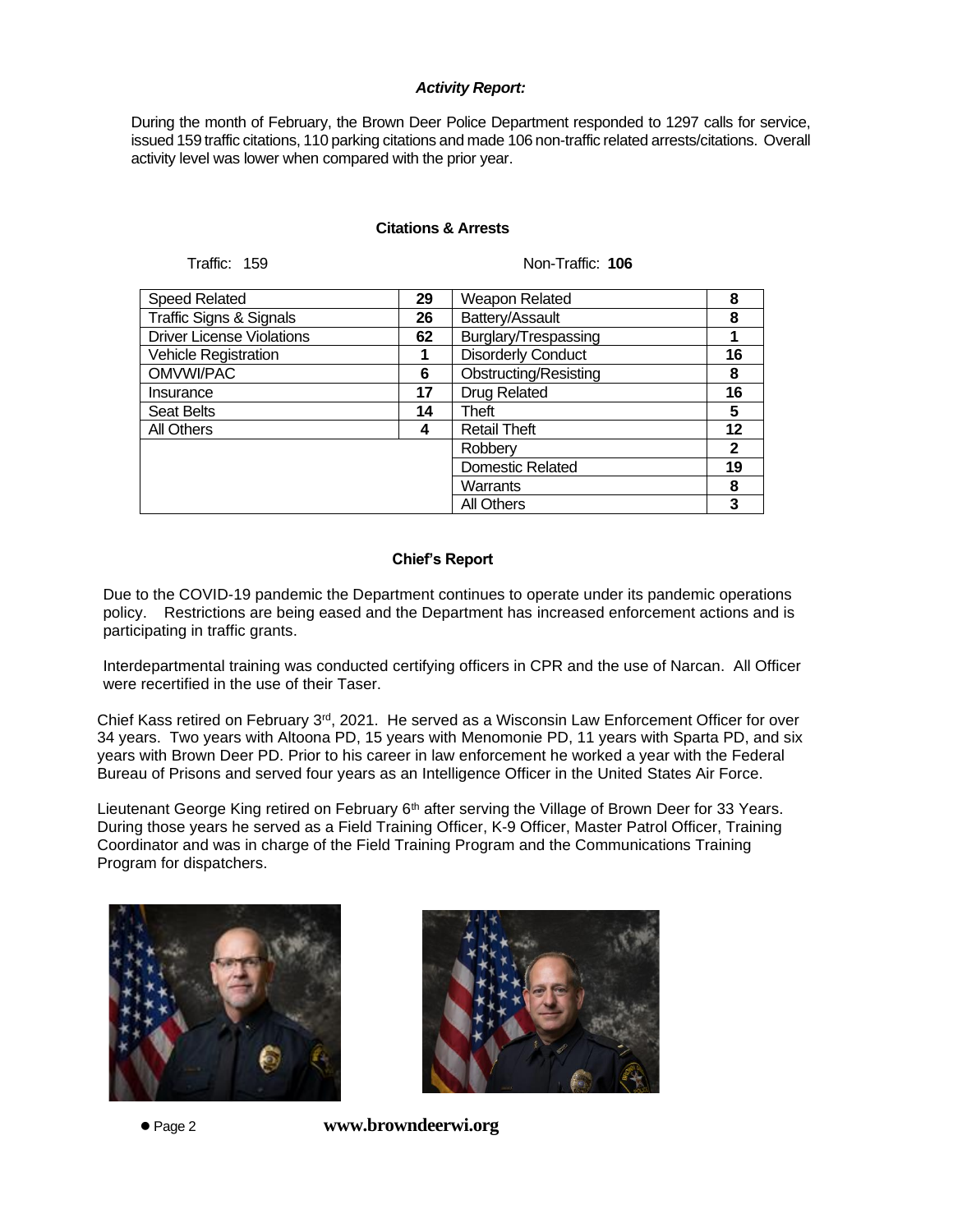**2020/2021 Year to Date Calls for Service**



**2020/2021 Year to Date Enforcement Action (arrests, citations & warnings)**

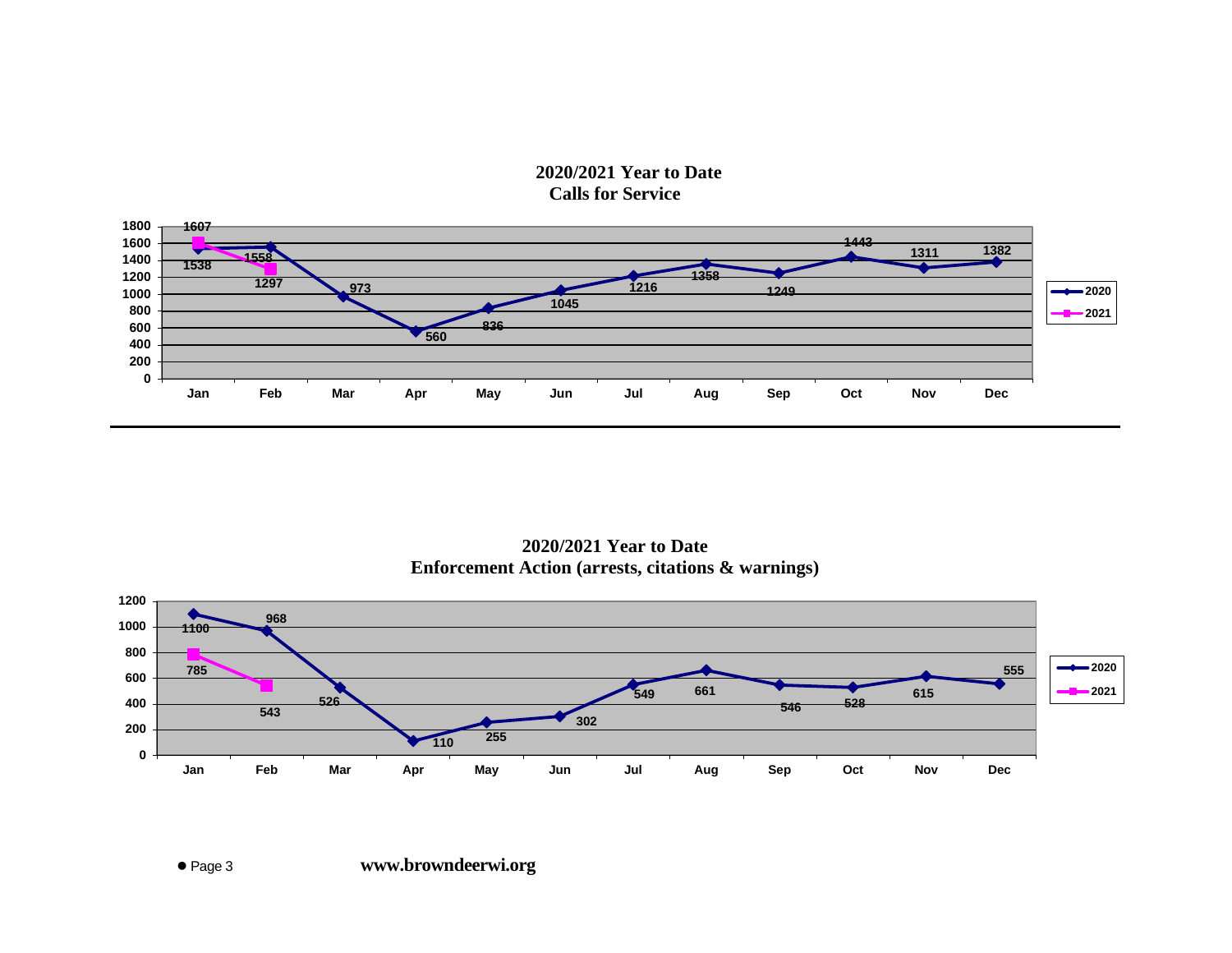**Reported Crime Comparison February 2020/2021**



**Reported Crime Comparison Year to Date**

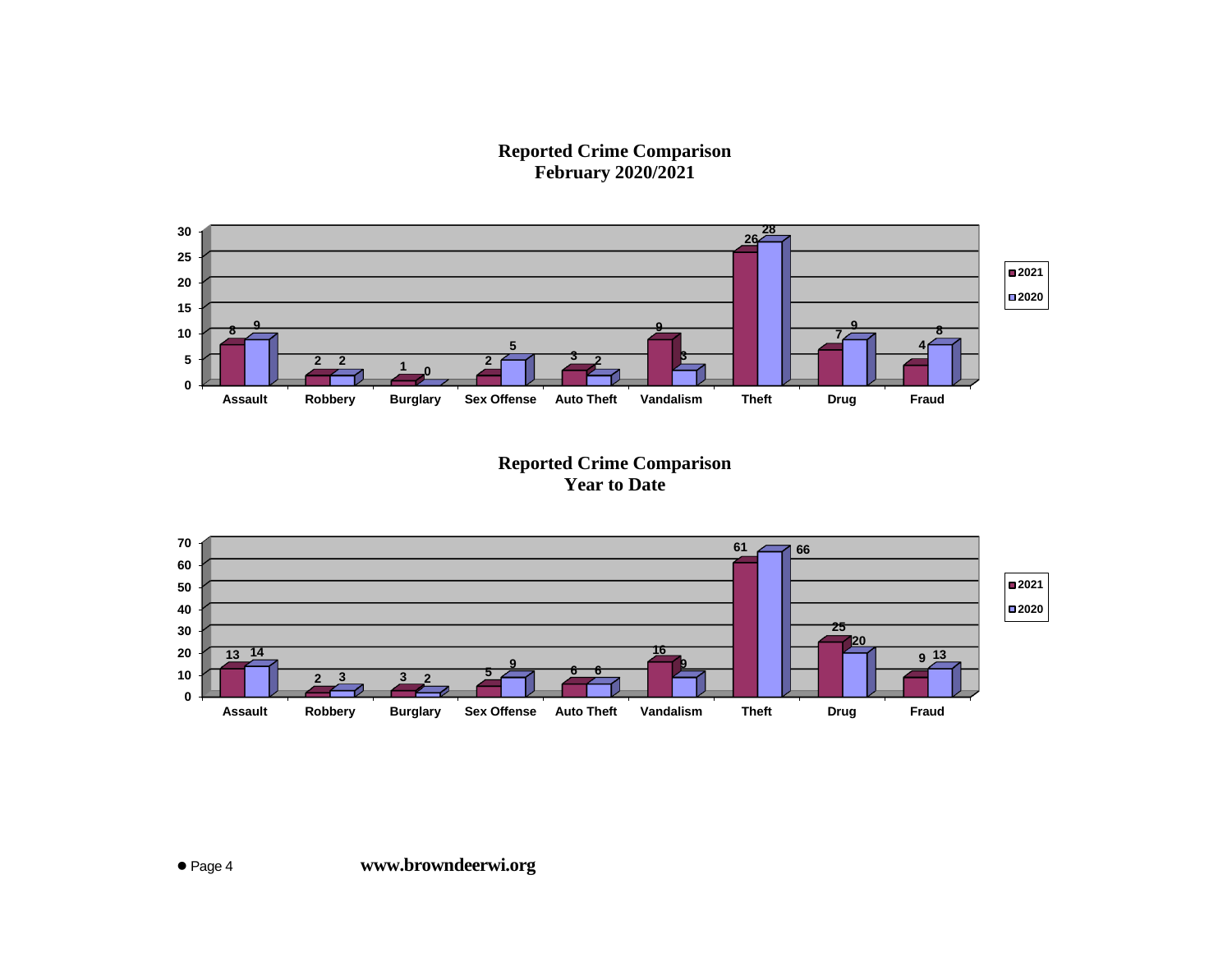

General Calls for Service – Complaints that typically do not require a police report and/or those that occur infrequently enough that they can't be assigned to one of the listed categories. Examples would be disabled vehicles, death investigations, etc.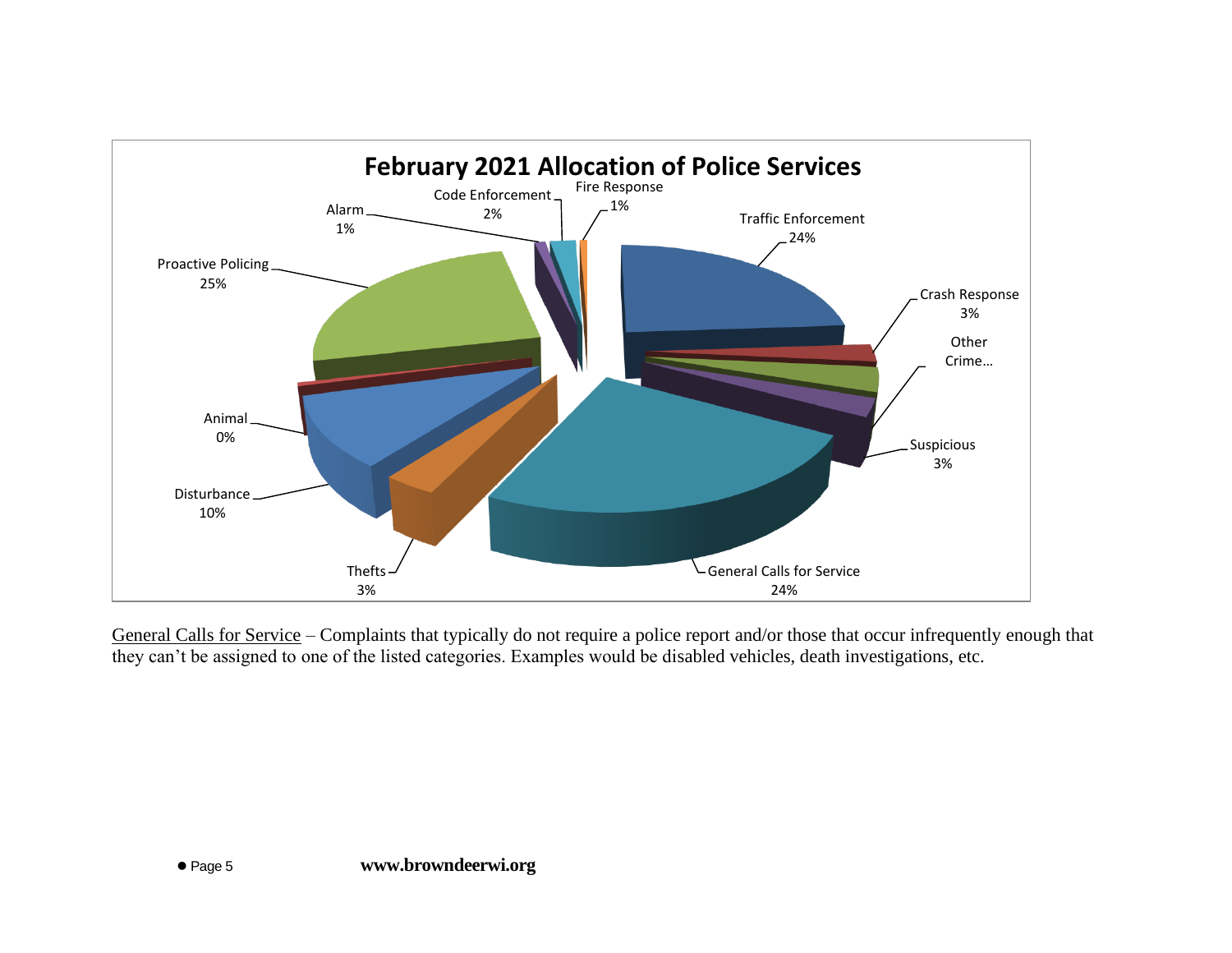

\* 70% of Bayside Reported Incidents are associated with the Communications Center



Part I offenses include: Homicide, assaults, burglary, robbery, theft and MV theft. Part II offenses include general order crimes such as disorderly conduct, frauds, vandalism, narcotic offenses.